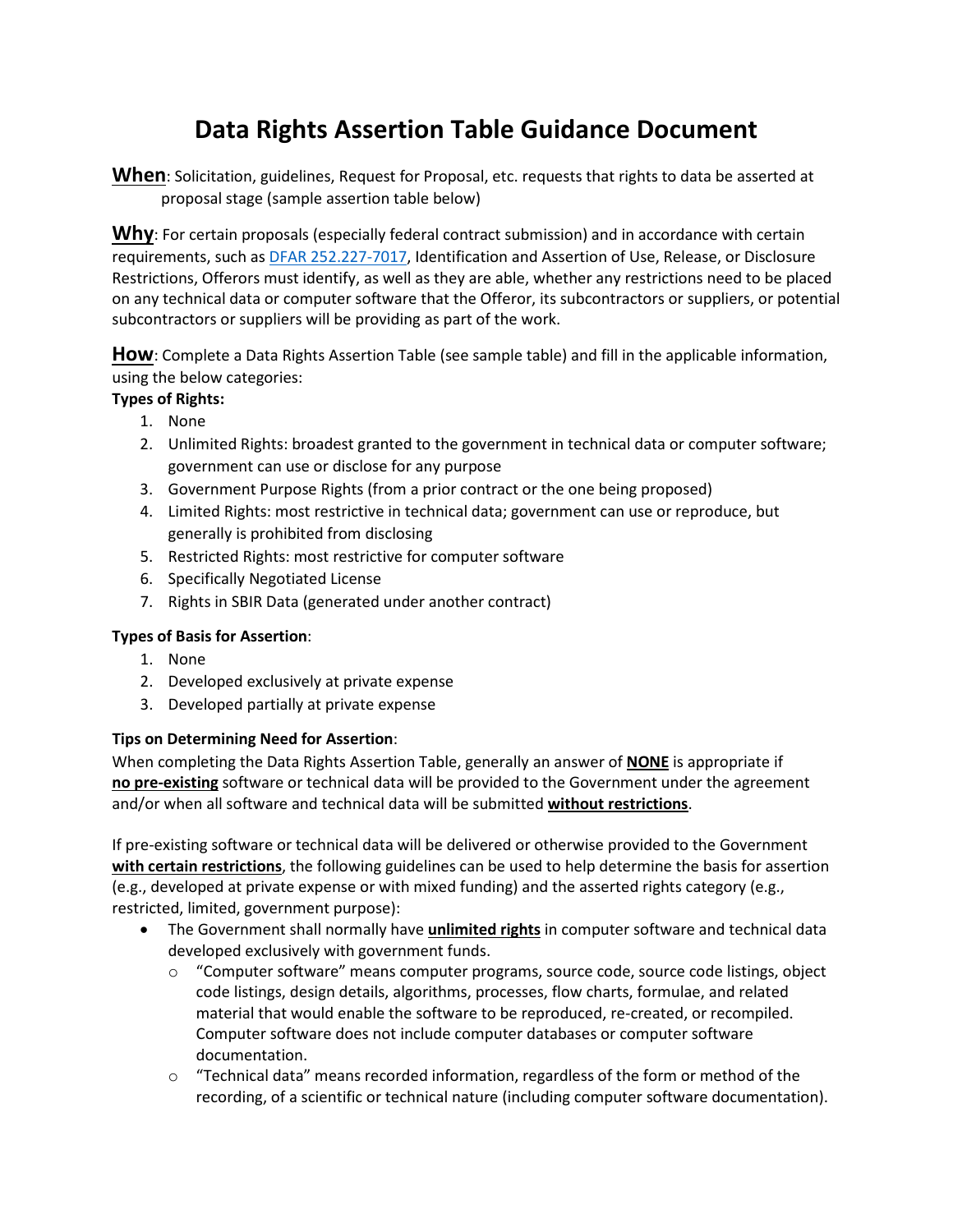The term does not include computer software or data incidental to contract administration, such as financial and/or management information.

- $\circ$  "Developed exclusively with government funds" means development was not accomplished exclusively or partially at private expense.
- $\circ$  "Unlimited rights" means rights to use, modify, reproduce, perform, display, release, or disclose technical data in whole or in part, in any manner, and for any purpose whatsoever, and to have or authorize others to do so.
- The Government can have **government purpose rights** in computer software and technical data developed with mixed funding.
	- $\circ$  "Developed with mixed funding" means development was accomplished partially with costs charged to indirect cost pools and/or costs not allocated to a government contract, and partially with costs charged directly to a government contract.
	- $\circ$  "Government purpose rights" means the rights to use, modify, reproduce, release, perform, display, or disclose technical data within the Government without restriction; and release or disclose technical data outside the Government and authorize persons to whom release or disclosure has been made to use that data for United States government purposes.

The Government can have **limited rights** in technical data created exclusively at private expense in the performance of a contract that does not require the development, manufacture, construction, or production of items, components, or processes.

• "Limited rights" means the rights to use, modify, reproduce, release, perform, display, or disclose technical data, in whole or in part, within the Government. Generally, the Government may not, without the written permission of the party asserting limited rights, release or disclose the technical data outside the Government, use the technical data for manufacture, or authorize the technical data to be used by another party.

The Government can have **restricted rights** in noncommercial computer software required to be delivered or otherwise provided to the Government under this contract that were developed exclusively at private expense.

- "Developed exclusively at private expense" means development was accomplished entirely with costs charged to indirect cost pools, costs not allocated to a government contract, or any combination thereof.
- "Noncommercial computer software" means software that has not been sold, leased, or licensed to the public.
- "Restricted rights" generally means the Government's rights to use a computer program with one computer at one time.